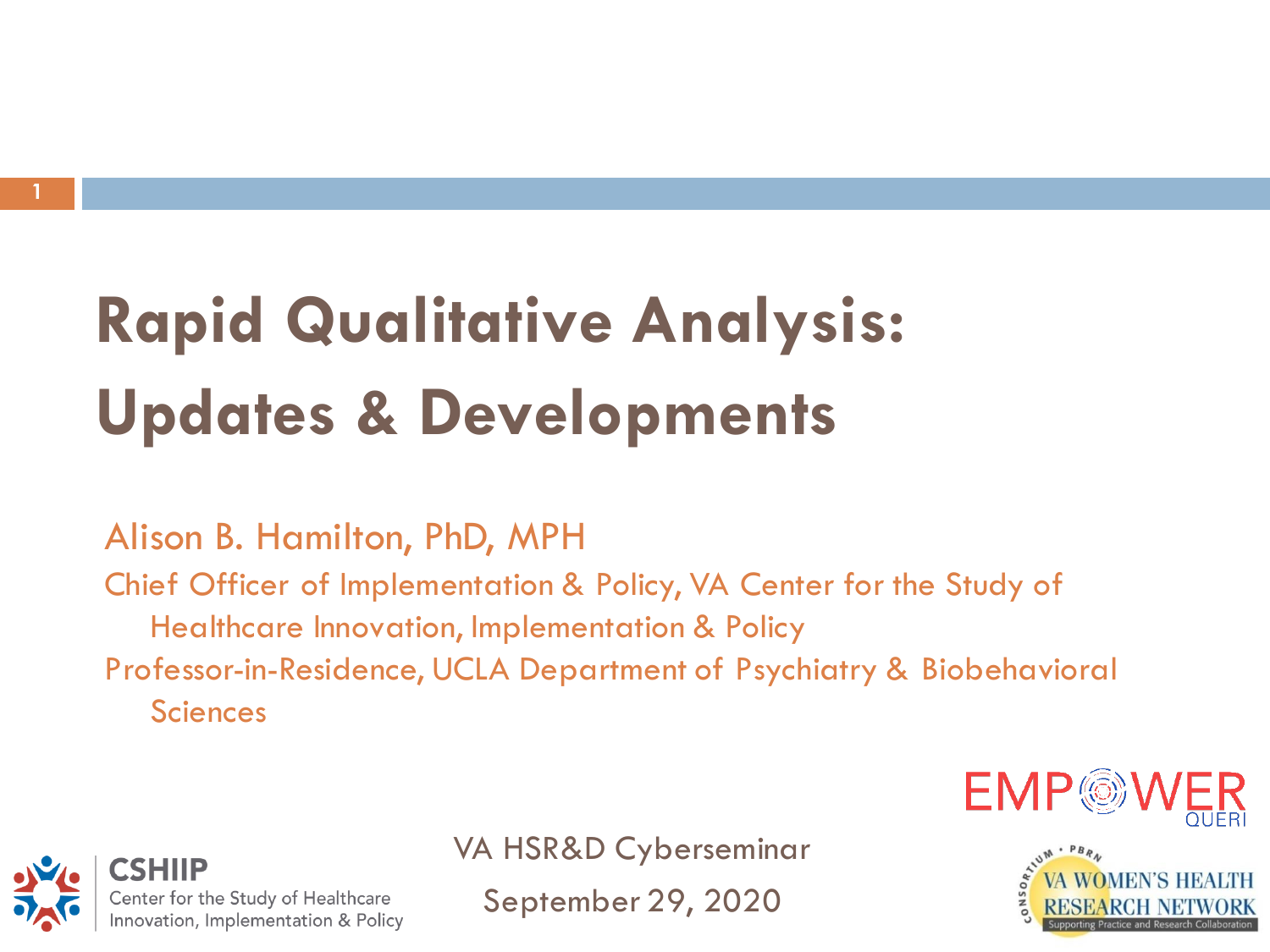# Poll Question #1

**2**

How familiar are you with rapid qualitative analysis?

- $\Box$  I use it all the time/frequently
- I think I use it but I'm not sure
- □ I've used it but I no longer use it
- I know what it is but I've never used it
- $\square$  I don't know what it is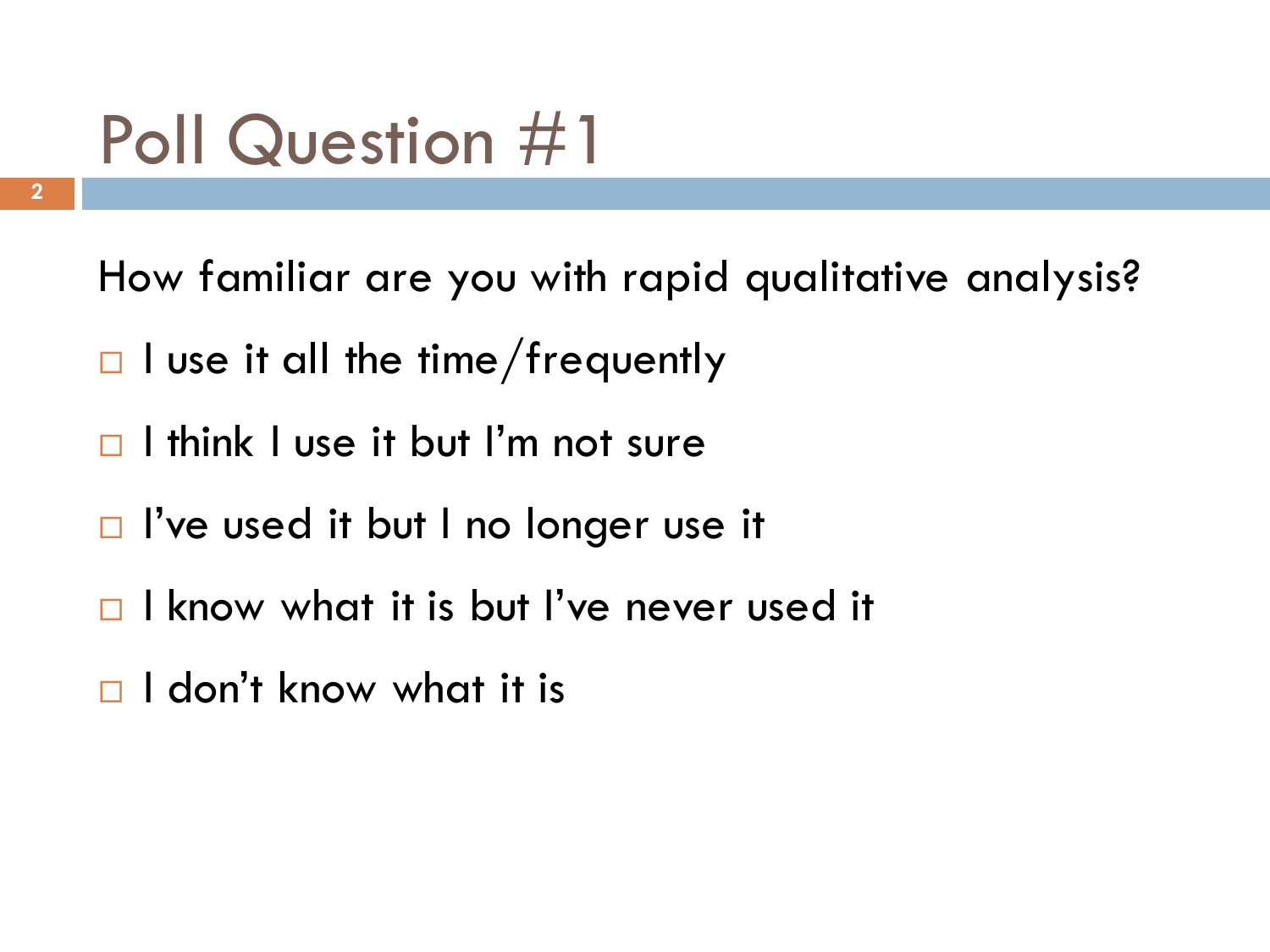# **Objectives**

- Rapid analysis recap
- • Developments with the approach
	- Frequently asked questions over  $7+$  years
	- Comparing rapid to thematic analysis
	- Publishing based on a rapid analysis approach
- Limitations
- Criteria for "good" qualitative research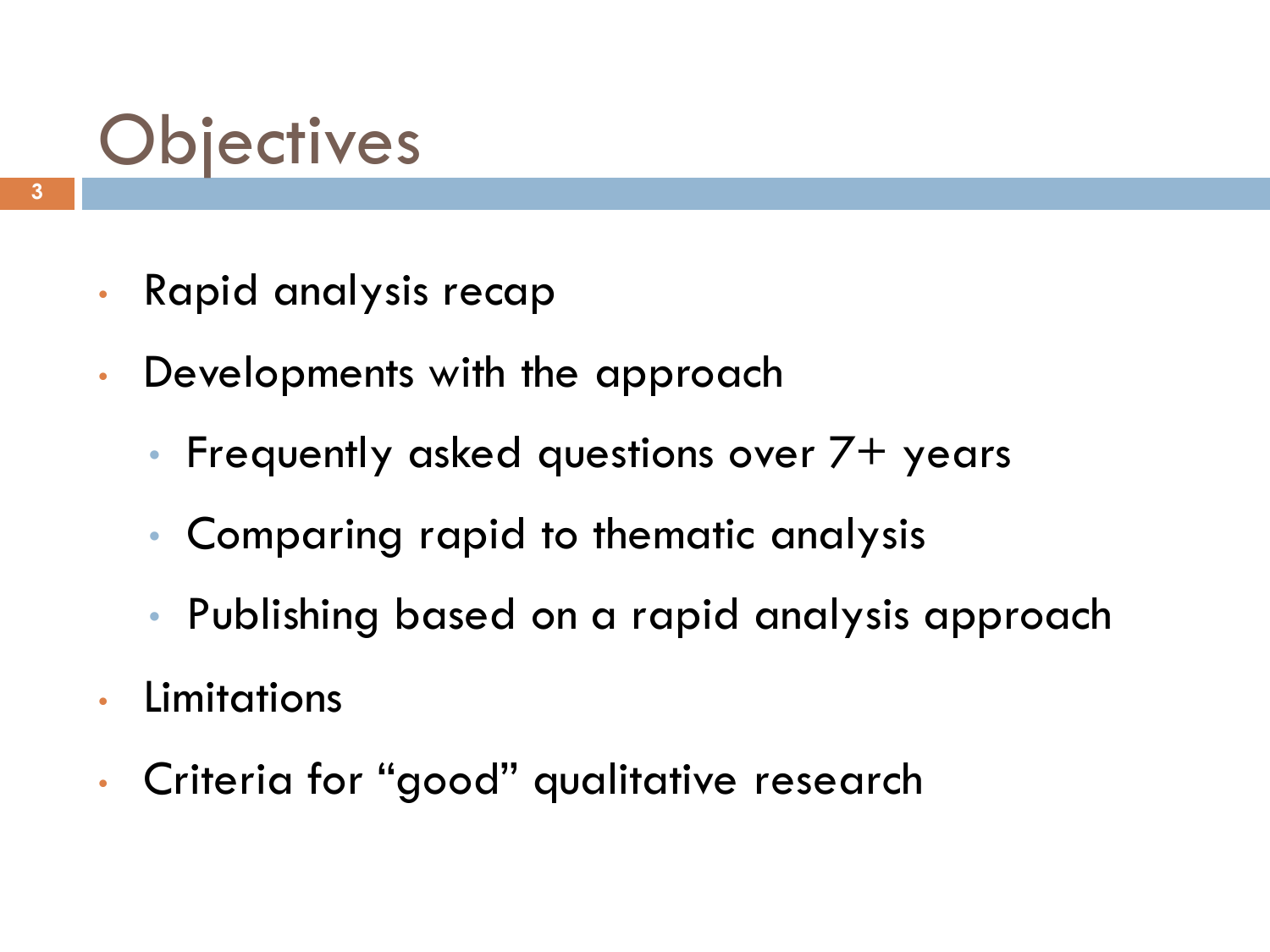## Review: guiding question

 How can we conduct qualitative research in compelling, rigorous, efficient, and impactful ways?

- Facilitate utility of research findings
- Translate findings into practice
- meaningful, appeal to various audiences, and engage stakeholders in the relevance of the research." (Chandler et al., • "Researchers should strive to demonstrate how the data are 2015)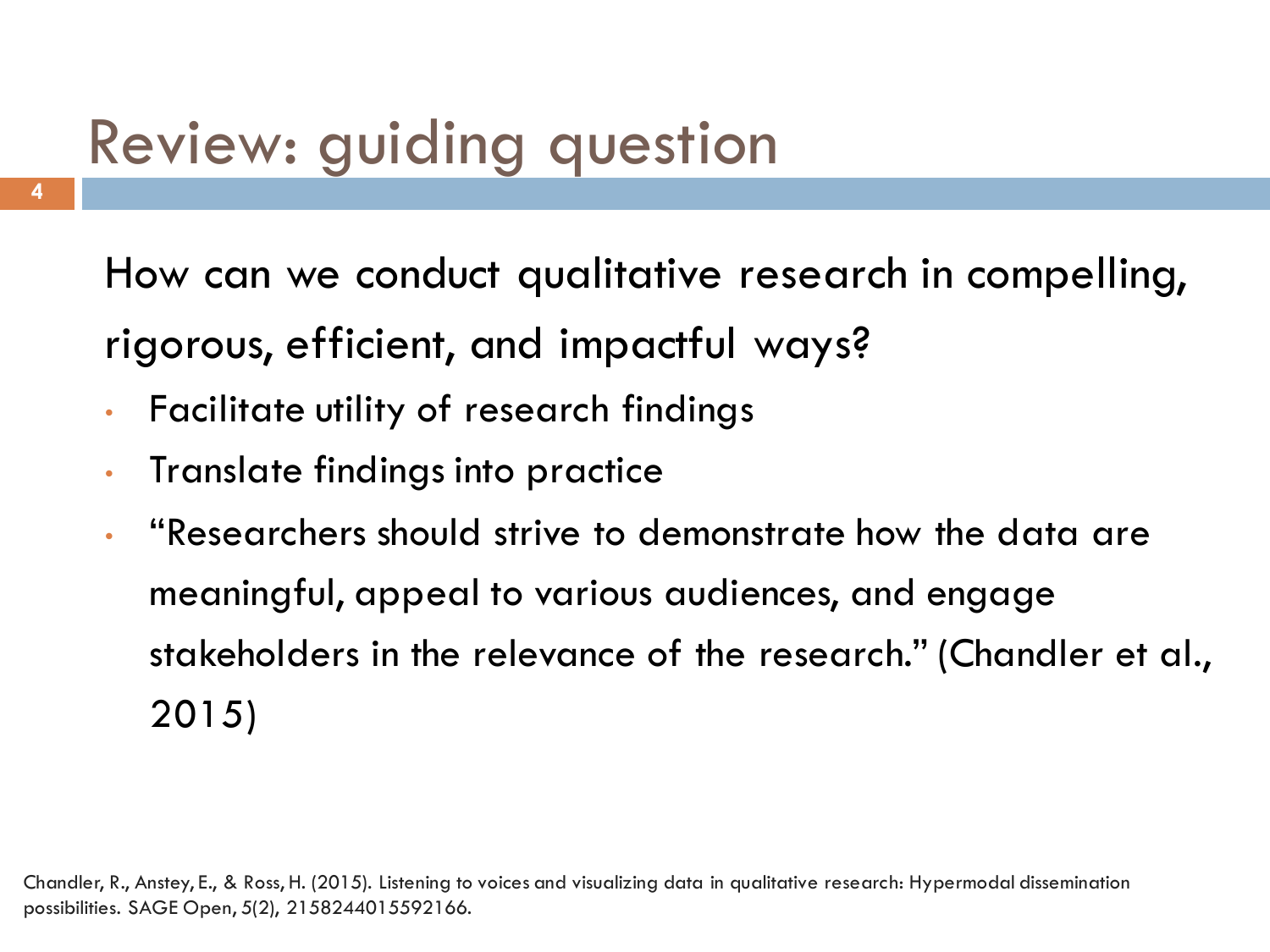## Review: why rapid qualitative methods?

- • Most common critique of qualitative research is that it "takes too much time"
- Health services research, evaluation research, implementation research, etc. increasingly rely on qualitative methods
	- Constricted timeframe
	- Frequent demand for products
	- High expectation of rigor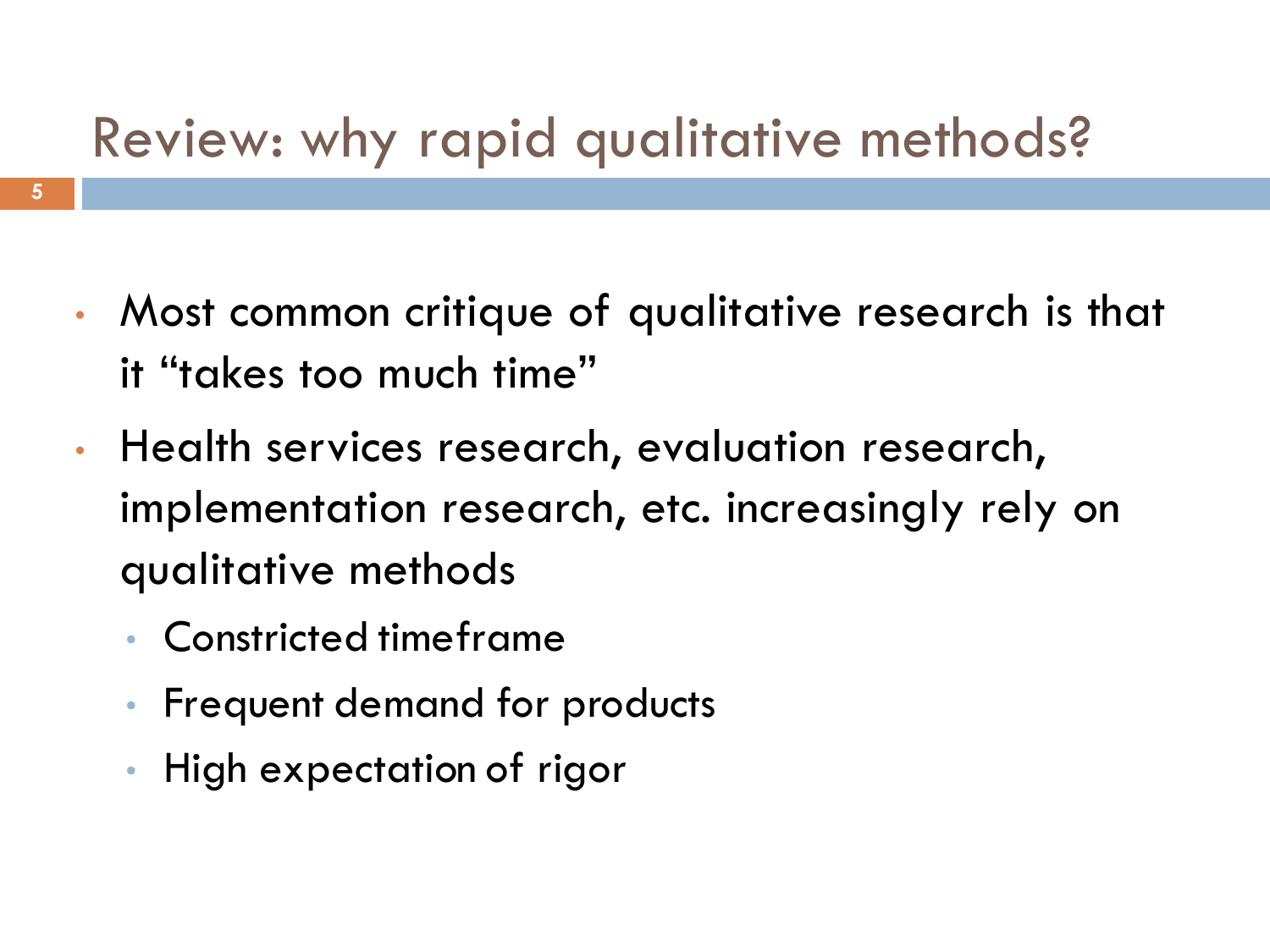### Rapid techniques:

critical review (Vindrola-Patros & Johnson, 2020)

Six primary reasons for rapid:

1. reduce time

**6**

- 2. reduce cost
- 3. increase the amount of collected data
- 4. improve efficiency
- 5. improve accuracy
- 6. obtain a closer approximation to the narrated realities of research participants

 Vindrola-Padros C, Johnson GA. Rapid Techniques in Qualitative Research: A Critical Review of the Literature. Qualitative Health Research. 2020 Aug;30(10):1596-604.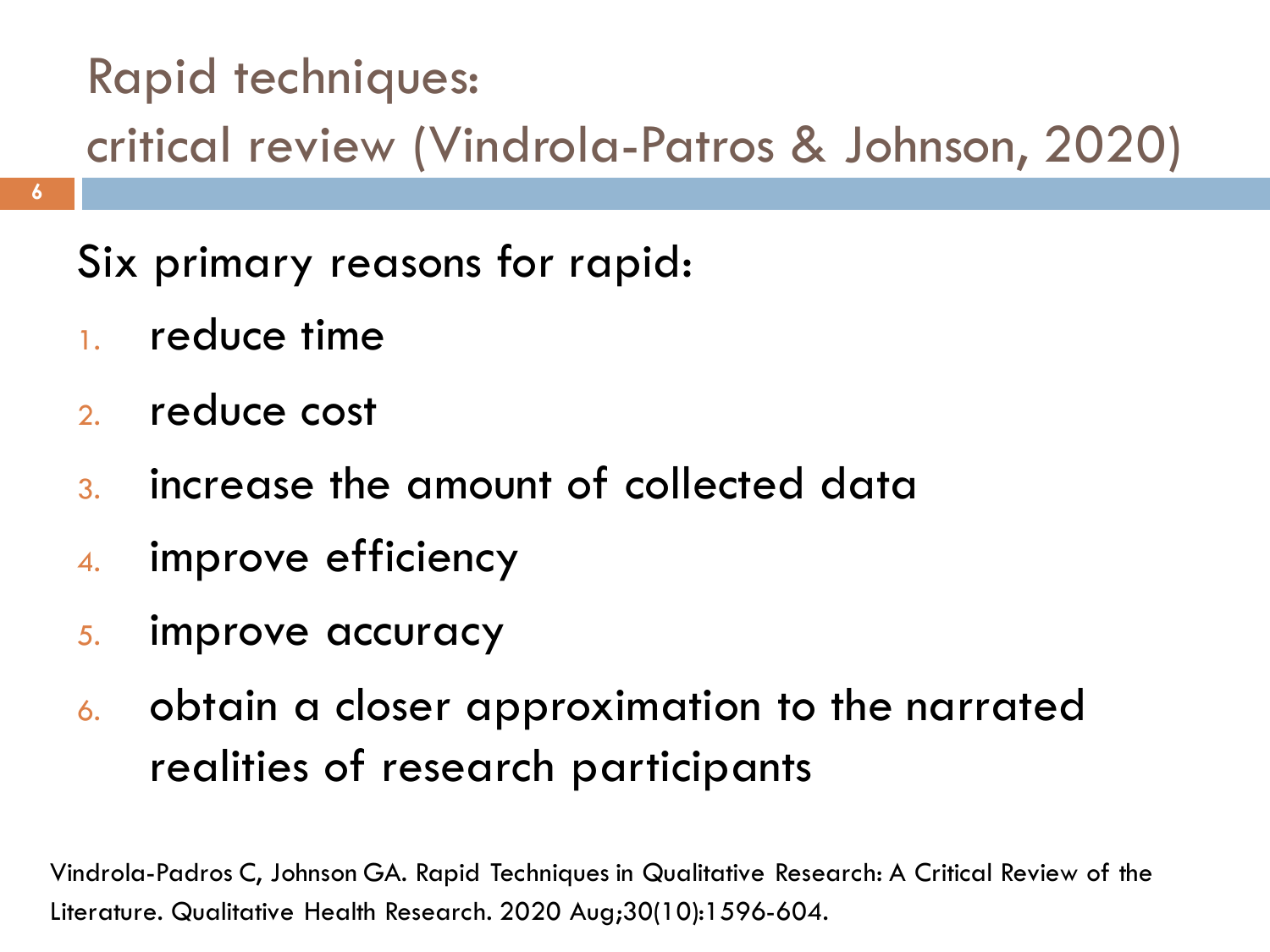### Review: what is unique about rapid qualitative research?

- Approach is "telescoped" and action-oriented
- • A pragmatic need for qualitative data exists, e.g., to describe:
	- • The environment where an intervention, educational practice, social policy will be implemented
	- The process that occurs while the intervention is underway
	- "Usual" services, practices, everyday experience
- Typically and preferably conducted by teams
- Typically need to draw data quickly from multiple sources; often triangulate with quantitative data
- Potentially less time to critique, reflect, synthesize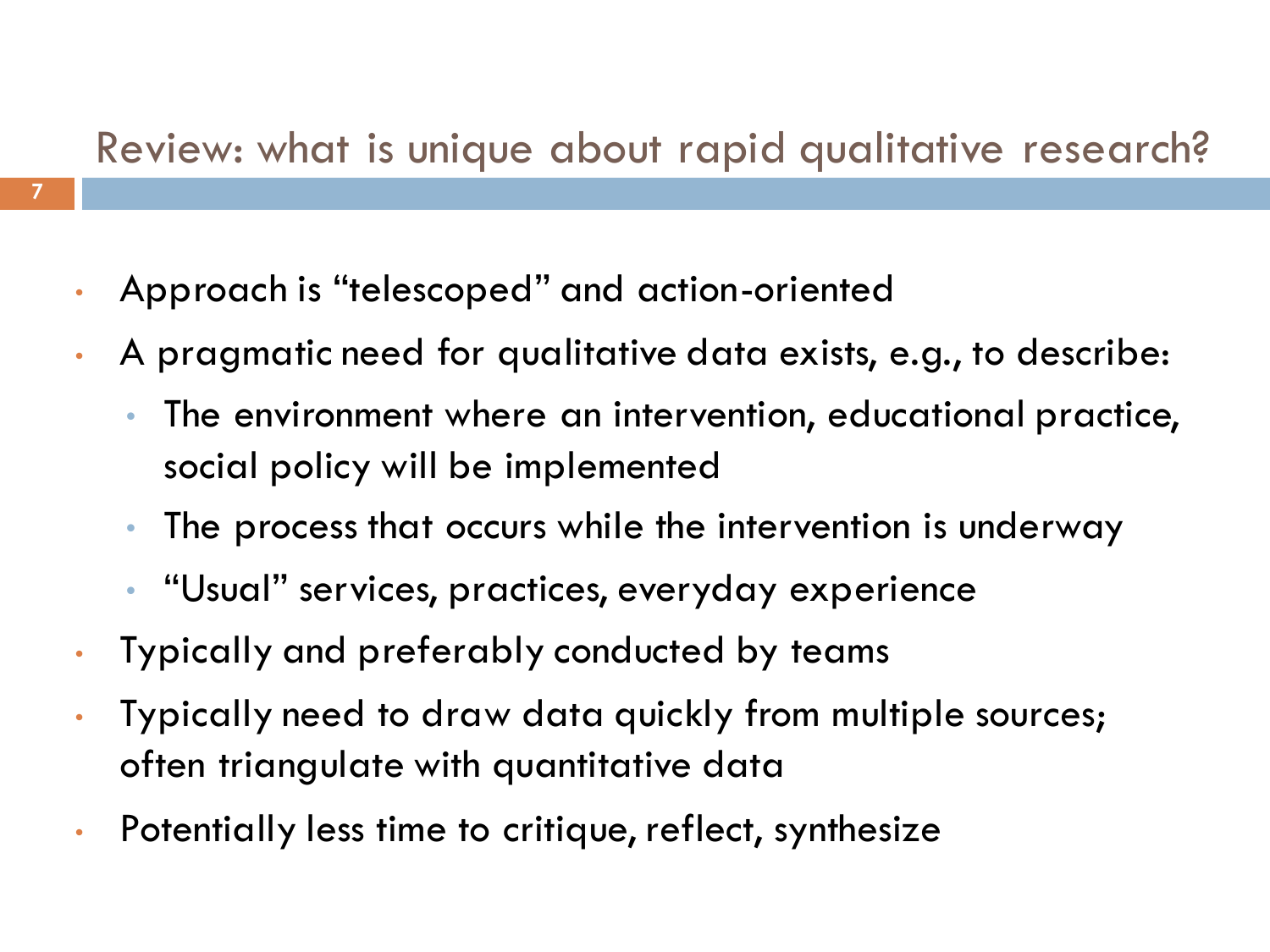## Review of rapid approach

# **T I M E**

Specific, targeted questions/aims

 $+$ 

**T**

 **M**

**E** 

**T I M E** 

 Feasible data collection & analysis Prepared team  $+$  $+$ 

Specific, targeted products



 **©2017 Alison Hamilton & ResearchTalk Inc.**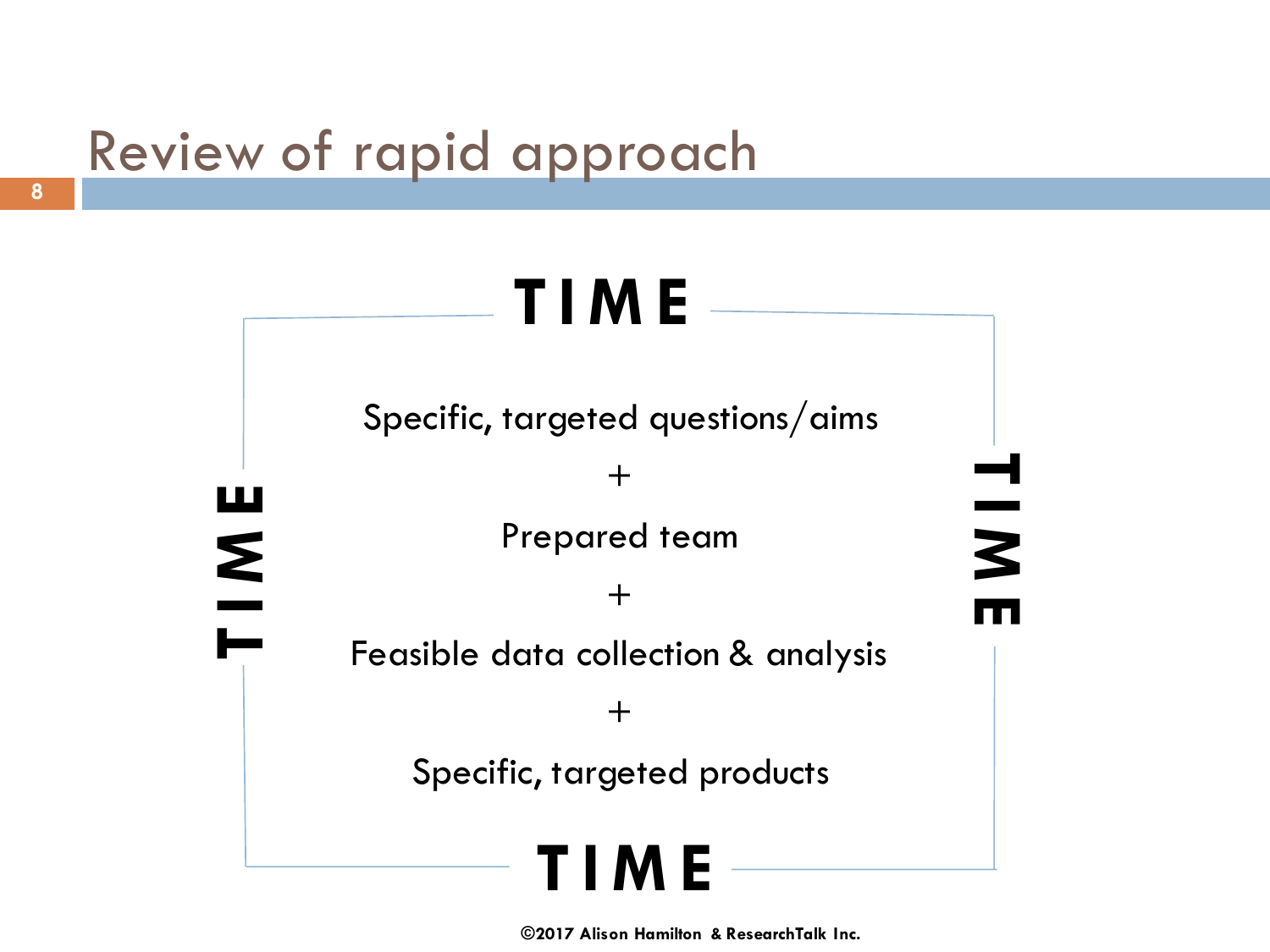## Review of rapid approach

- Part of the Sort & Sift, Think & Shift method (ResearchTalk, Inc.)
- • Recommended for semi-structured data collection methods (not unstructured methods)
	- Individual interviews, focus group interviews
	- • Clear topic/domain of inquiry for each interview question
		- • Might be mapped to a conceptual/theoretical model with specified constructs
	- Consistent approach to data collection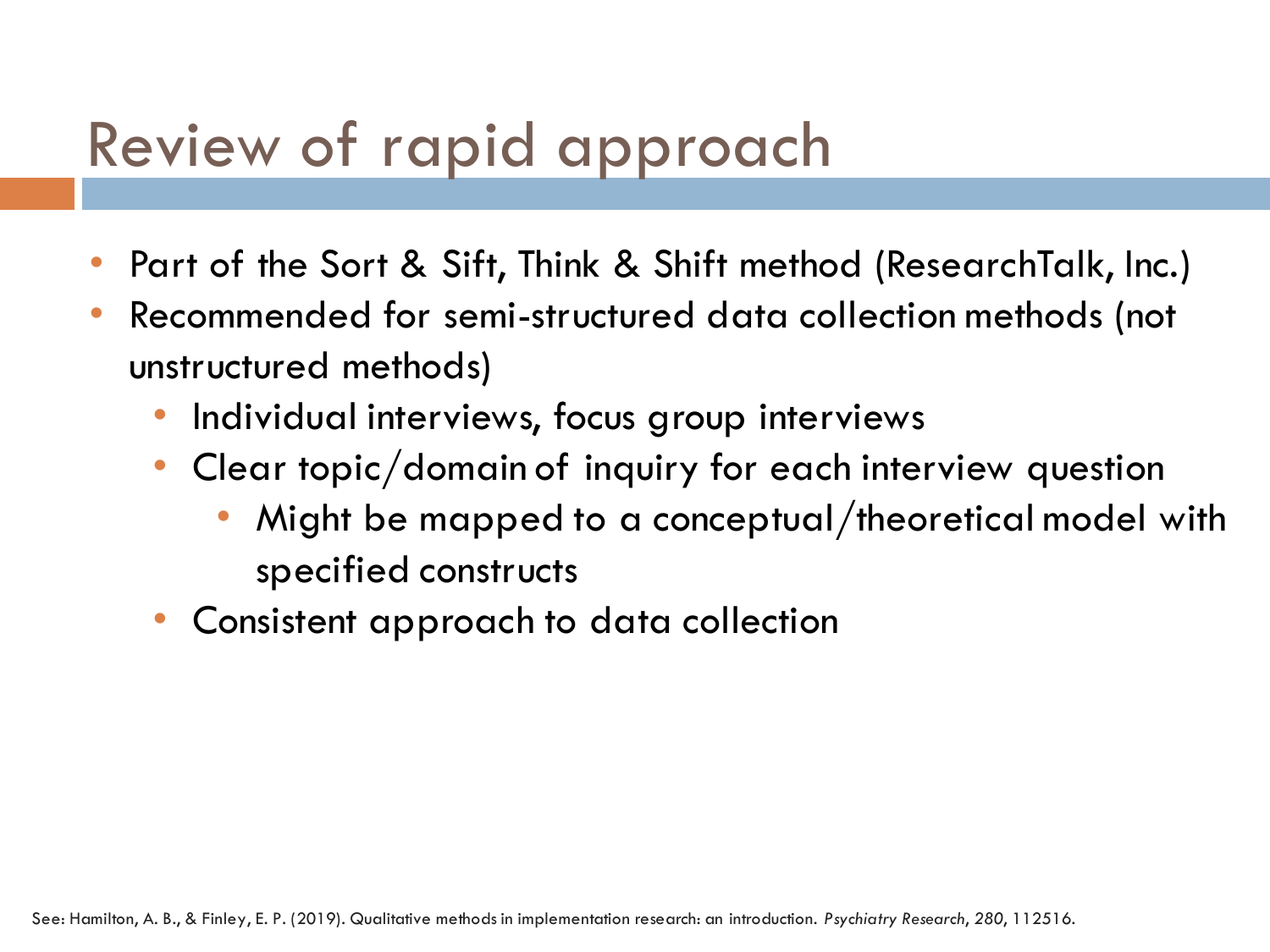# Review of rapid approach

Approach:

- • Summarize each data collection episode (e.g., interview) using a template of domains
	- Emphasis on verticality of individual data collection episodes
- • Create matrices from summaries
	- Emphasis on horizontality across multiple data collection episodes
- • Review summaries and matrices to identify key points, potential themes, quality and consistency of data collection, directions for further data collection and analysis, etc…
- Continue analyzing data as needed for different products and goals

For step-by-step guidance: [https://www.hsrd.research.va.gov/for\\_researchers/cyber\\_seminars/archives/video\\_archive.cf](https://www.hsrd.research.va.gov/for_researchers/cyber_seminars/archives/video_archive.cfm?SessionID=780) m?SessionID=780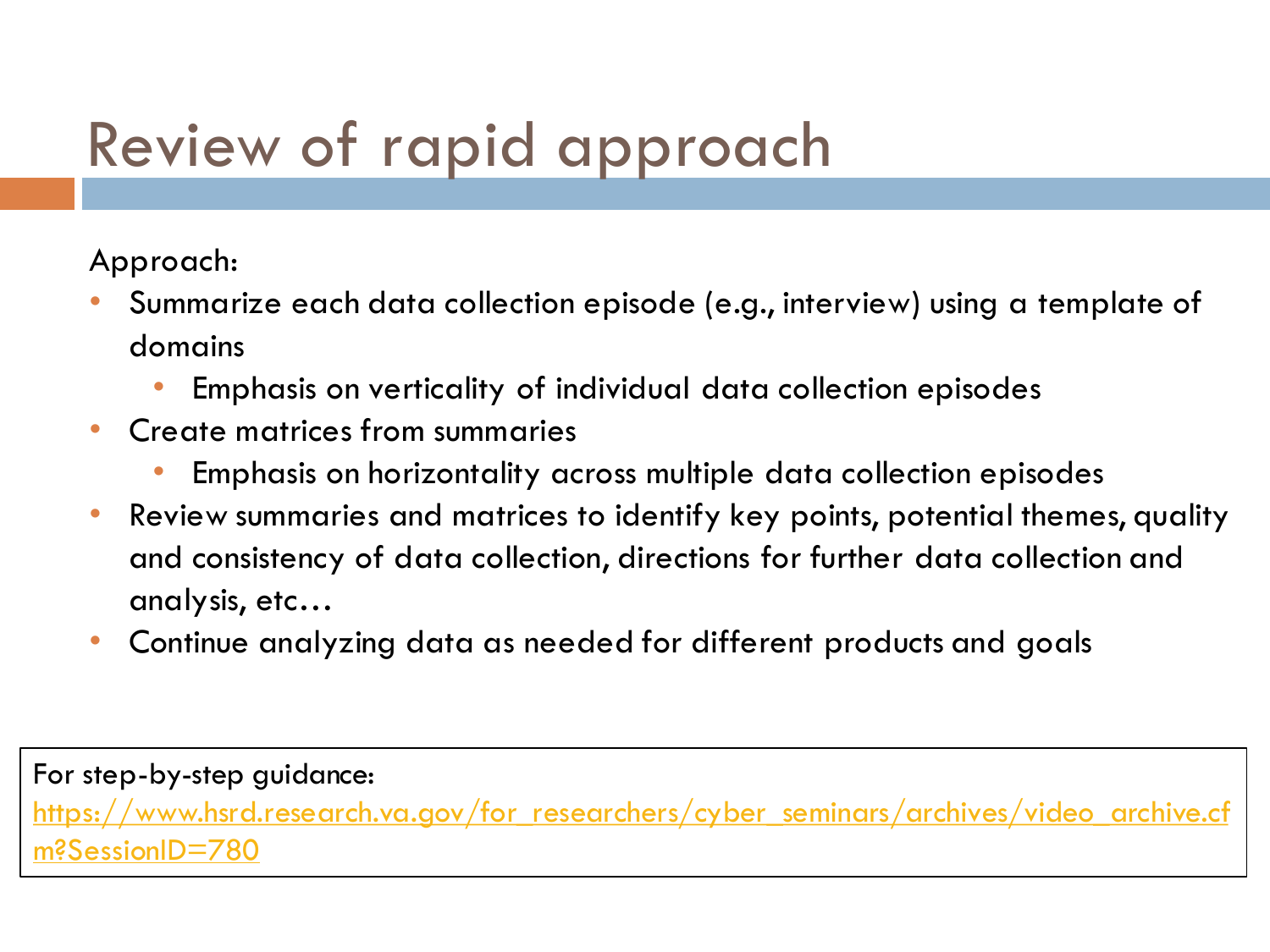## Review: why templated summaries?

- • Driving question: what's in your data?
	- creating an inventory of data contents
	- • *"condensing"* data (condensing="selecting, focusing, simplifying, abstracting, and/or transforming the data" [Miles, Huberman, Saldana, 2019])
- "Sketch" of the data collection episode

### ➢ *Intent is to enhance accessibility to what's in the data*

- • Use line numbers from transcripts, create a rich "table of contents"
- Write notes about where content is strong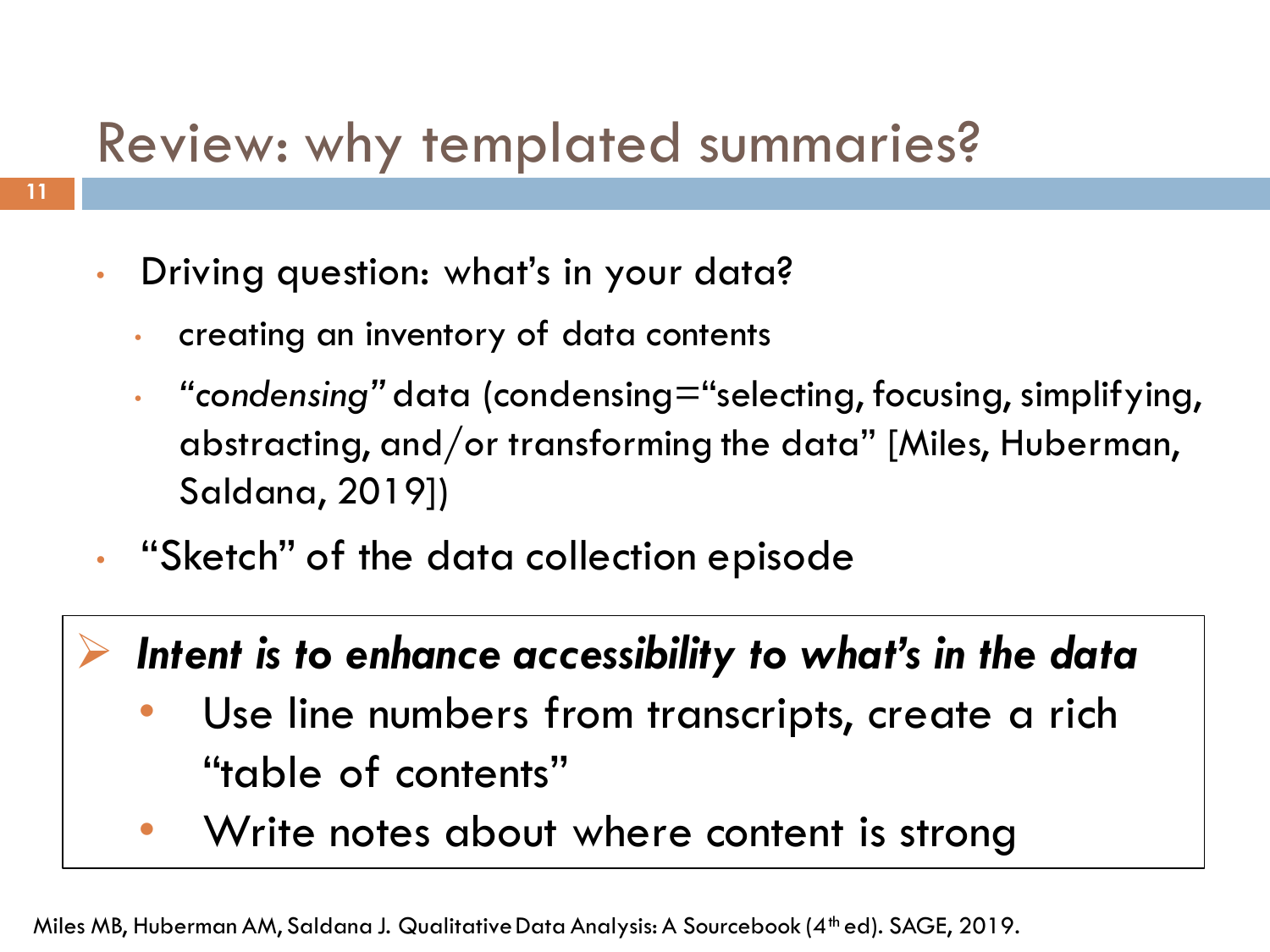### What can you do with your rapid analysis?

- • Obtain a quick accessible understanding of what's in the data
	- Especially important/useful if you did not collect all of the data
	- Helpful for giving yourself/your team a starting place
- Use summaries to inform subsequent waves of data collection
- Prepare reports/presentations/manuscripts
- • Develop topic monitoring (aka coding) approach that is informed by depth and breadth of data related to each domain
- • Divide up the labor of reviewing transcripts
	- • With sufficient training, can be done by individuals who don't have extensive qualitative methods training
- Assess quality of data collection across team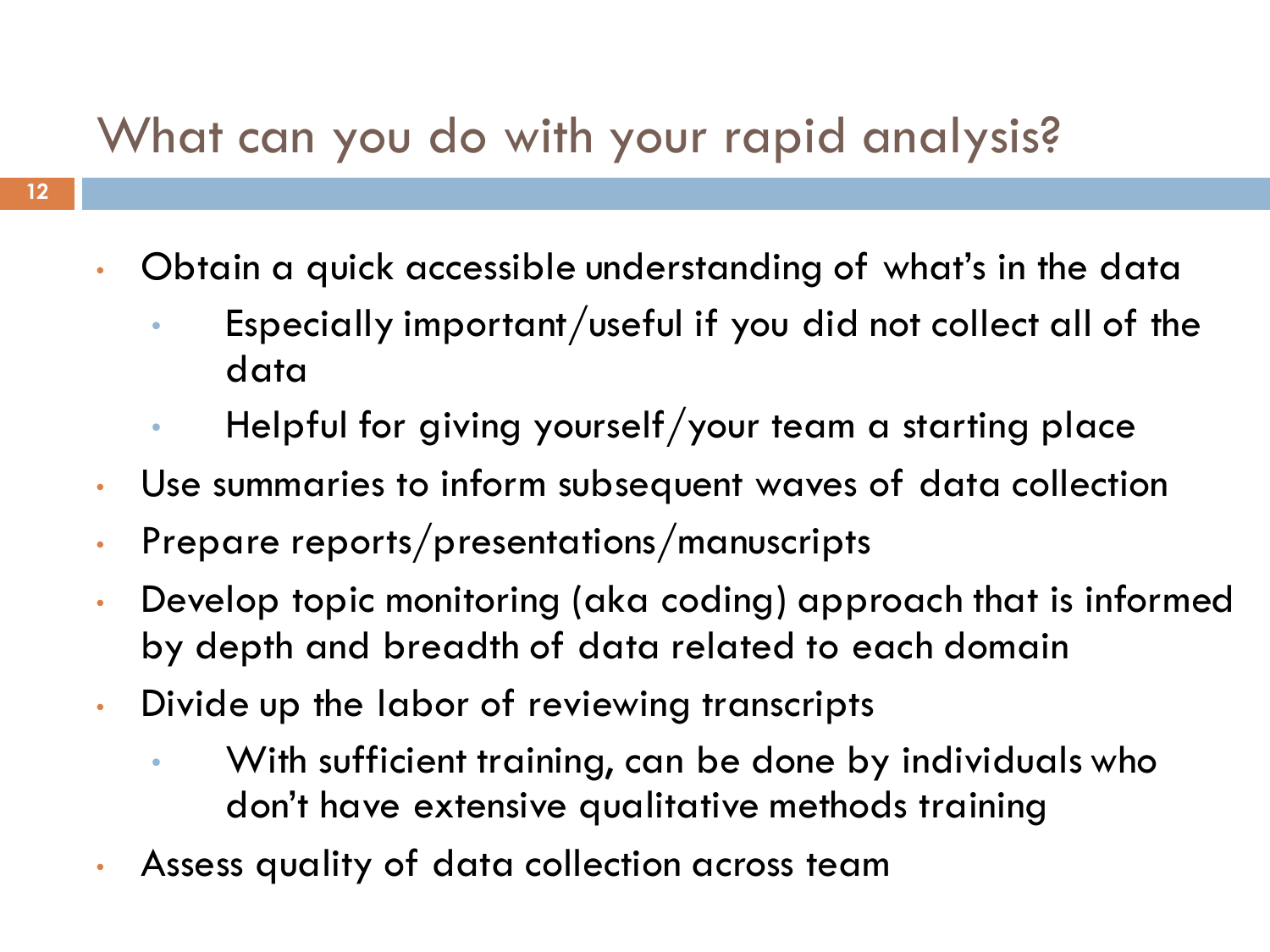### Frequently asked questions: technical/methodological

- Do summaries need to be checked?
- How do you summarize focus groups? $1$
- Do you need transcripts for rapid analysis? $^{2}$
- Can you write memos as you summarize?

 **<sup>1</sup>**Fox AB, Hamilton AB, Frayne SM, Wiltsey-Stirman S, Bean-Mayberry B, Carney D, Di Leone BA, Gierisch JM, Goldstein KM, Romodan Y, Sadler AG. Effectiveness of an evidence-based quality improvement approach to cultural competence training: The Veterans Affairs' "Caring for Women Veterans" program.Journal of Continuing Education in the Health Professions. 2016 Apr 1;36(2):96-103.

 $^2$ Abraham TH, Finley EP, Drummond KL, Haro EK, Hamilton AB, Townsend JC, Littman AJ, Hudson T. A Method for Developing Trustworthiness and Preserving Richness of Qualitative Data During Team-Based Analysis of Large Data Sets. American Journal of Evaluation. 2020 Aug 20:1098214019893784.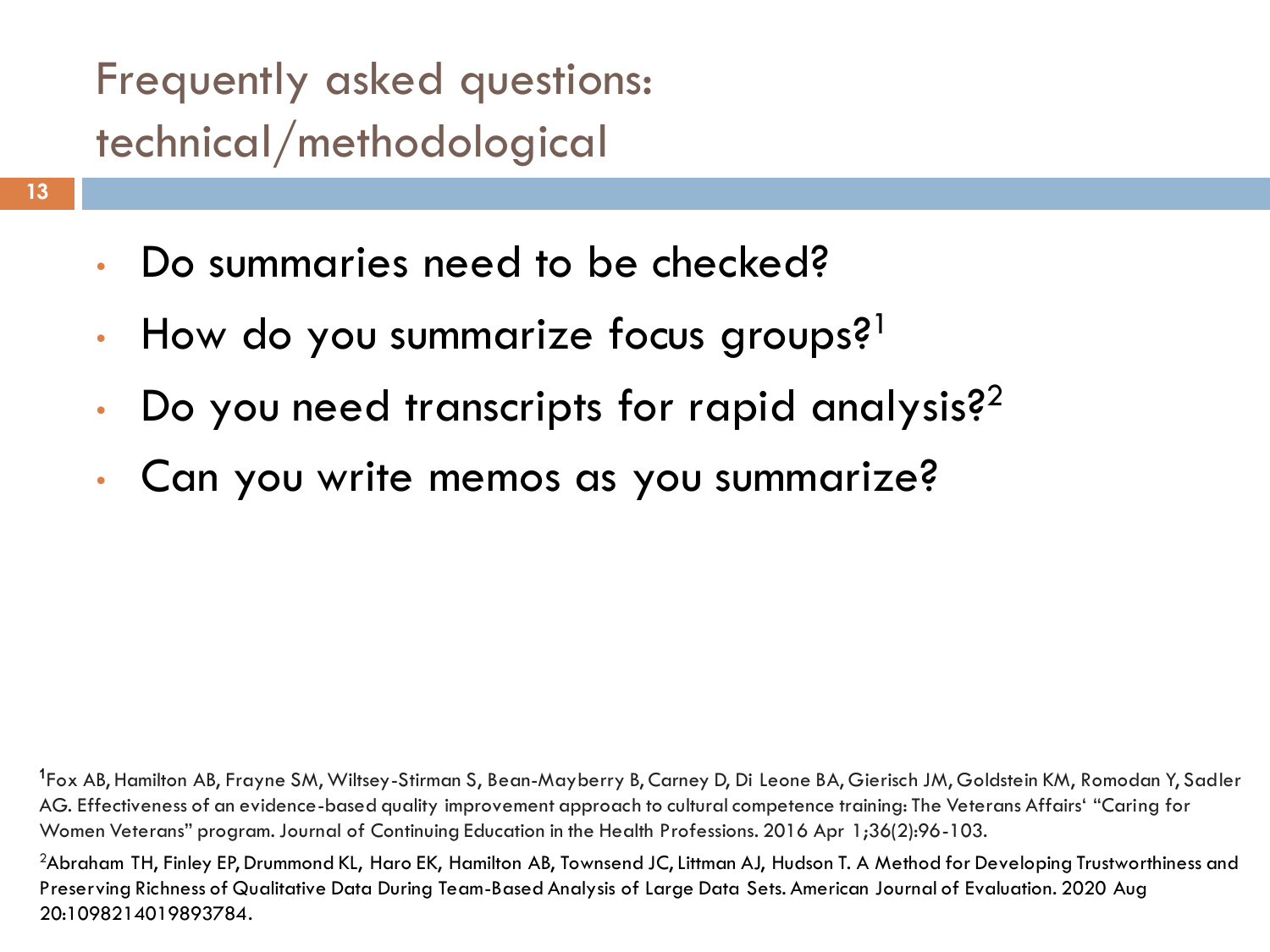### Frequently asked questions: philosophical/epistemological

- Isn't this very reductionistic?
- Aren't we losing detail and nuance with this approach?
- Does rapid replace coding?
- Can you identify themes with a rapid approach?<sup>1</sup>
- Can you publish results based on rapid analysis only?

<sup>&</sup>lt;sup>1</sup>For a construct-driven rapid approach, see Gale RC, Wu J, Erhardt T, Bounthavong M, Reardon CM, Damschroder LJ, Midboe AM. Comparison of rapid vs in-depth qualitative analytic methods from a process evaluation of academic detailing in the Veterans Health Administration. Implementation Science. 2019 Dec 1;14(1):11.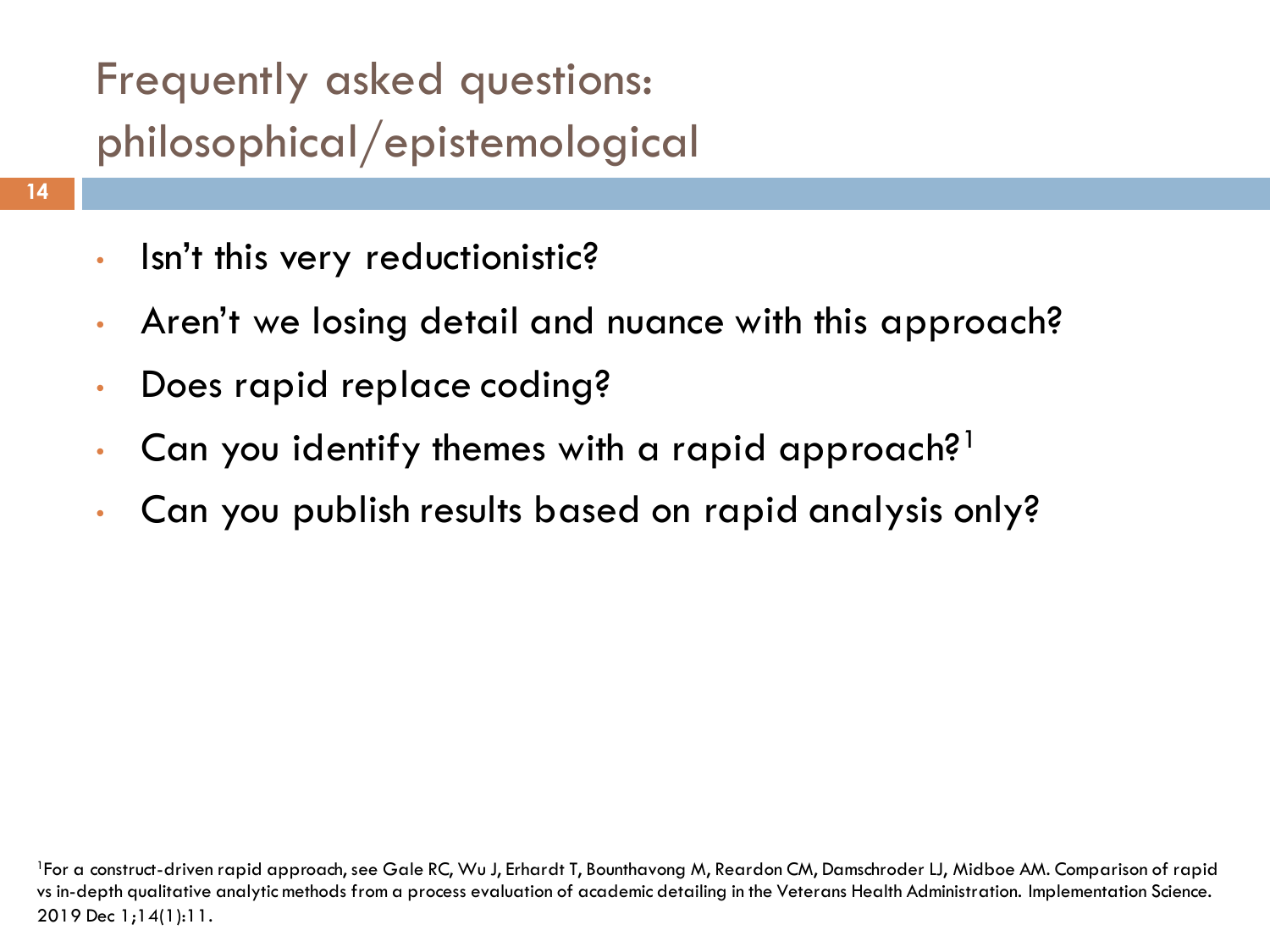### How does a rapid approach compare to other approaches?

#### **BMJ Open**

Can rapid approaches to qualitative analysis deliver timely, valid findings to clinical leaders? A mixed methods study comparing rapid and thematic analysis

**Results** Rapid analysis data management took less time than thematic analysis (43 hours vs 116.5 hours). Rapid analysis took 100 hours, and thematic analysis took 126.5 hours in total, with interpretation and write up taking much longer in the rapid analysis (52 hours vs 8 hours). Rapid analysis findings overlapped with 79% of thematic analysis findings, and thematic analysis overlapped with 63% of the rapid analysis findings. Rapid analysis recommendations overlapped with 55% of those from the thematic analysis, and thematic analysis overlapped with 59% of the rapid analysis recommendations.

 Taylor B, Henshall C, Kenyon S, Litchfield I, Greenfield S. Can rapid approaches to qualitative analysis deliver timely, valid findings to clinical leaders? A mixed methods study comparing rapid and thematic analysis. BMJ Open. 2018 Oct 8;8(10):e019993.

#### Of note:

- two findings that were politically RA team unconsciously suppressed challenging
- • RA in a health service setting without background knowledge may be inappropriate (importance of being embedded)
- • 'did-not-find rate' of around 1 in 10 for both methods $\rightarrow$ qualitative researchers will never elicit perfectly overlapping findings, regardless of method
- • "We do not advocate RA for granular exploration of complex questions, for example, individuals' experience of phenomena."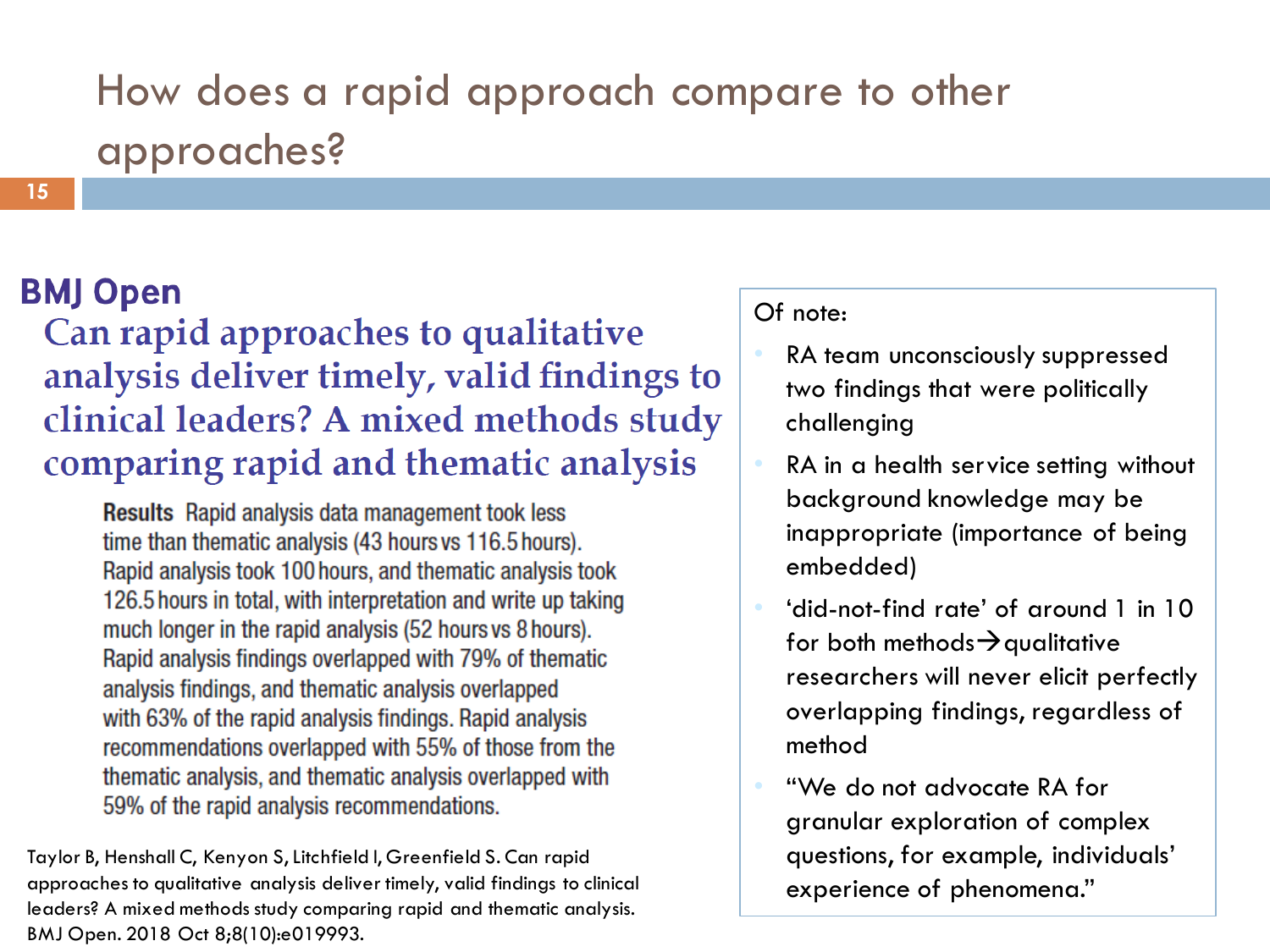### Publishing from a rapid analysis: yes, you can

#### **16**

#### **Pre-Implementation Strategies to Adapt and Implement a** THE JOURNAL OF RURAL HEALTH Veteran Peer Coaching Intervention to Improve Mental Health **Treatment Engagement Among Rural Veterans**

Christopher J. Koenig, PhD;<sup>1,2</sup> Traci Abraham, PhD;<sup>3,4</sup> Kara A. Zamora, MA;<sup>1</sup> Coleen Hill, BA;<sup>1</sup> P. Adam Kelly, PhD, MBA<sup>5,6,7</sup> Madeline Uddo, PhD;<sup>5,6,8</sup> Michelle Hamilton, PhD;<sup>5,8</sup> Jeffrey M. Pyne, MD;<sup>3,4</sup> & Karen H. Seal, MD, MPH<sup>1,9,10</sup>

We used rapid qualitative analysis techniques, 40-43 including structured templates and matrix displays for VA staff interviews and narrative case summaries for veteran interviews. CBOC provider and staff interviews were rapidly analyzed 1 site at a time. Average time for rapid analysis was 3 weeks. Veteran interviews were analyzed progressively. Qualitative rapid analyses were conducted with the purpose of generating research findings for use in EBQI meetings, which were held within 2-3 months of the CBOC provider and staff interviews.

Structured template and matrix display. Provider interview recordings were summarized using a multistep procedure. First, qualitative team members used the interview guide while listening to each recording to synthesize each interview's content, noting particularly rich responses, defined as responses that were detailed and contextually meaningful.<sup>44</sup> Second, we developed a structured template to standardize how interview content was captured. Particularly rich responses were summarized with recording timestamps for future analysis. Third, after all interviews were transferred onto structured templates, the data were aggregated to create site-specific matrices that enabled systematic comparison between sites and regions.<sup>45</sup> Finally, the first author audited all templates and matrices to standardize categories and vocabulary across sites, constructing a final cross-site matrix that highlighted regional similarities and differences.

 Koenig CJ, Abraham T, Zamora KA, Hill C, Kelly PA, Uddo M, Hamilton M, Pyne JM, Seal KH. Pre-Implementation Strategies to Adapt and Implement a Veteran Peer Coaching Intervention to Improve Mental Health Treatment Engagement Among Rural Veterans. J Rural Health. 2016 Sep;32(4):418-428.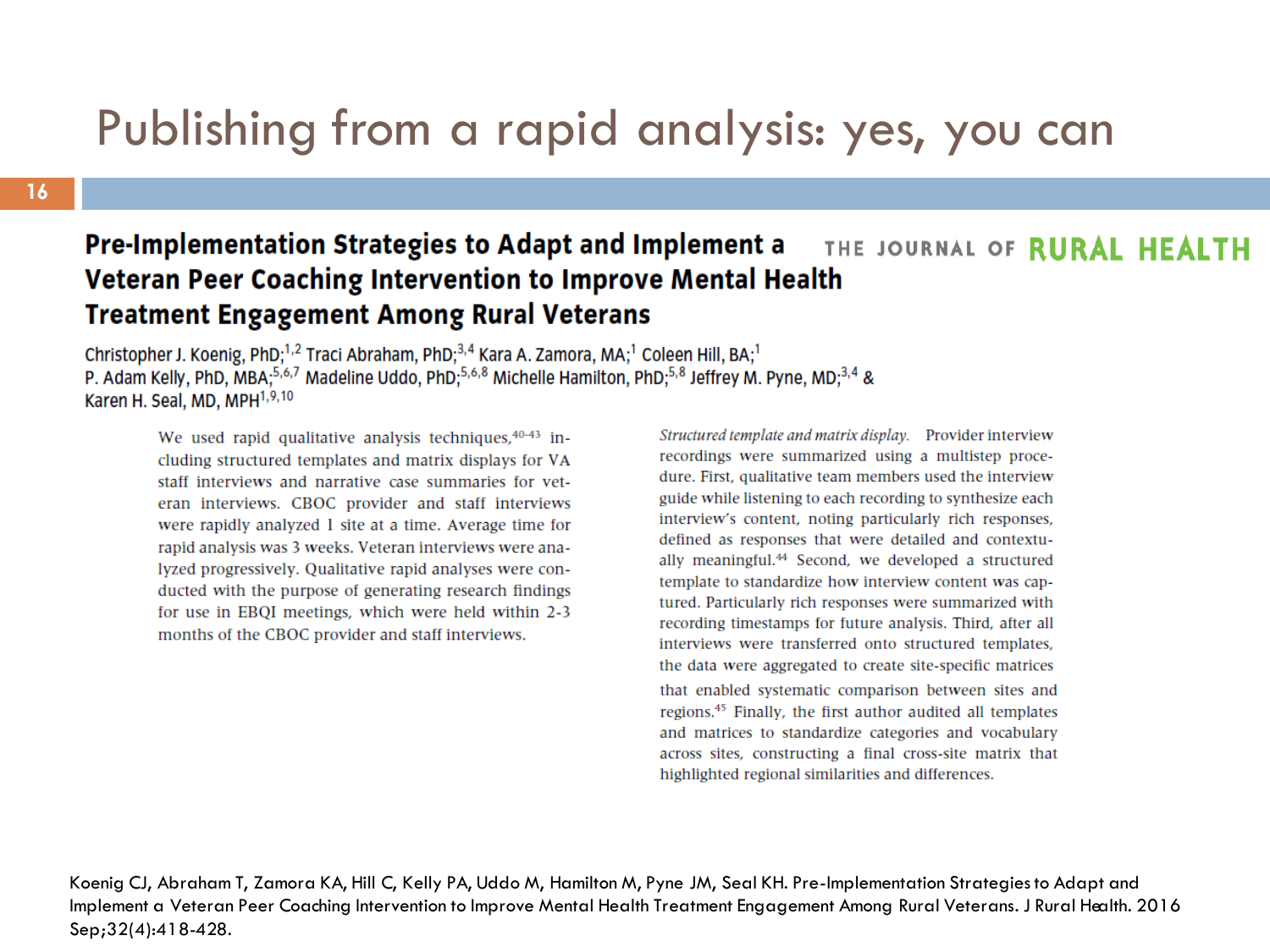### Publishing from a rapid analysis: yes, you can

#### Coordinating Care Across Health Care Systems for Veterans With Gynecologic Malignancies

A Qualitative Analysis

Medical Care • Volume 55, Number 7 Suppl 1, July 2017

Jessica L. Zuchowski, PhD, MPH\* Joya G. Chrystal, MSW, LCSW,\* Alison B. Hamilton, PhD, MPH,\*† Elizabeth W. Patton, MD, MPhil, MSc, *I§* Laurie C. Zephyrin, MD, MPH, MBA, ||¶# Elizabeth M. Yano, PhD, MSPH<sup>\*\*\*</sup> and Kristina M. Cordasco, MD, MPH, MSHS<sup>\*</sup> it

> scribed verbatim, and spot-checked for accuracy. Transcripts were summarized in a template based on the interview guide to capture key points. The first transcript was summarized by 2 investigators independently (J.L.Z., J.G.C.) to align summarizing: they compared their summaries and resolved minor discrepancies through consensus. One investigator summarized the remaining interviews (J.G.C.), with a second investigator spot-checking summaries.

> Using matrix analysis techniques, $21$  summaries were categorized by facility gynecology staffing level (no FTE; part-time FTE: full-time FTE). Two investigators (J.L.Z., J.G.C.) independently identified and grouped key themes from the summaries, and then compared themes. A third investigator (K.M.C.) reviewed and reconciled the themes generated; discrepancies were resolved by consensus. Finally, a saturation  $grid^{22}$ , which visually aligns support for themes across interviews, was developed to cross-check and confirm evidence of themes against the dataset.

 Zuchowski JL, Chrystal JG, Hamilton AB, Patton EW, Zephyrin LC, Yano EM, Cordasco KM. Coordinating care across health care systems for Veterans with gynecologic malignancies: a qualitative analysis. Medical Care. 2017 Jul 1;55:S53-60.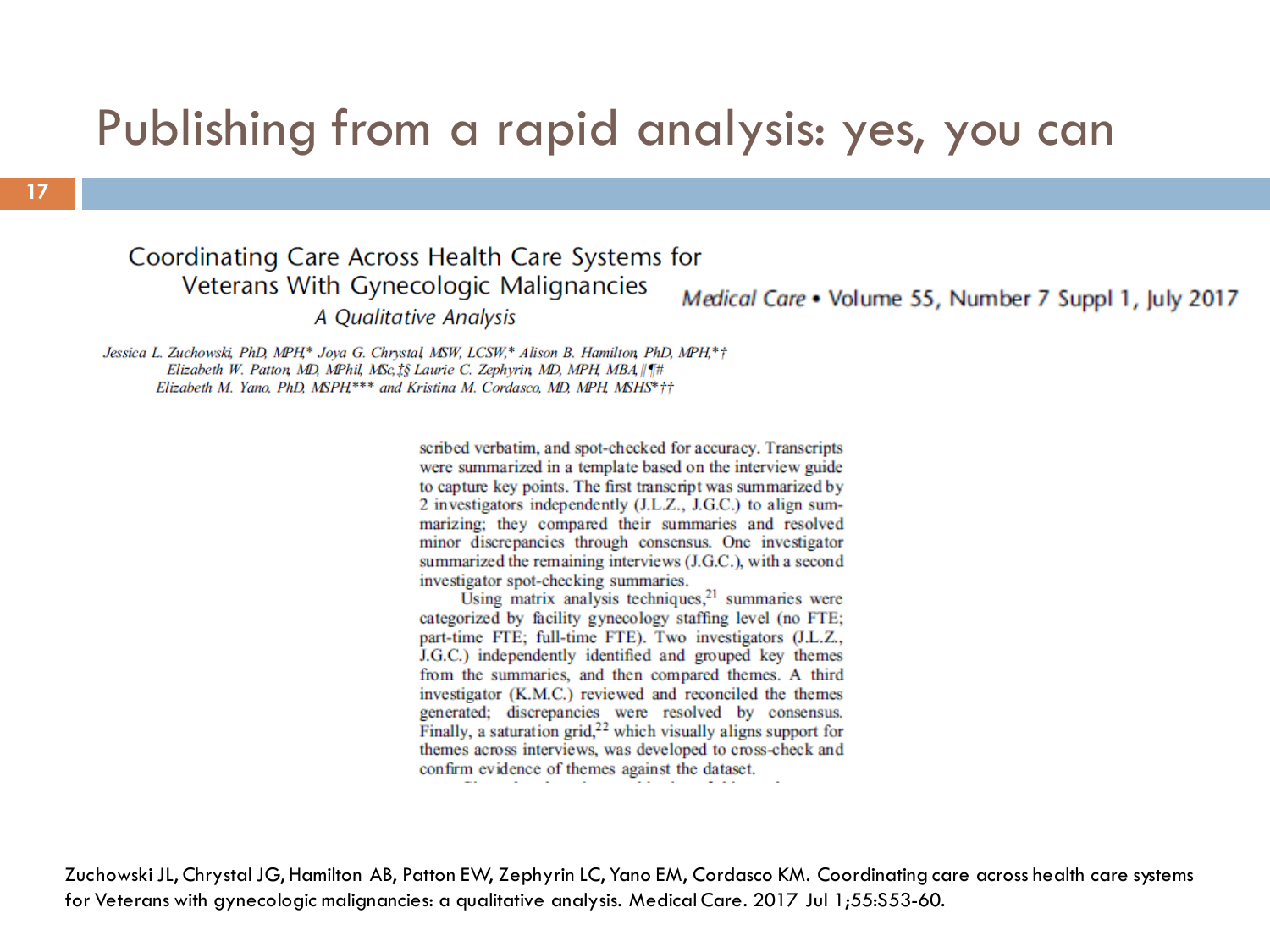## Publishing from a rapid analysis→coding

#### The Use of Telemental Health to Meet the Mental Health Needs of Women Using Department of Veterans Affairs Services

Jessica L. Moreau, PhD, MPH<sup>a,\*</sup>, Kristina M. Cordasco, MD, MPH, MSHS<sup>a,b</sup>, Alexander S. Young, MD, MSHS<sup>a,c</sup>, Sabine M. Oishi, PhD, MSPH<sup>a</sup>, Danielle E. Rose, PhD, MPH<sup>a</sup>, Ismelda Canelo, MPA<sup>a</sup>, Elizabeth M. Yano, PhD, MSPH a,d, Sally G. Haskell, MD e,f,g, Alison B. Hamilton, PhD, MPH a,c



www.whijournal.com

All interviews were audio recorded, professionally transcribed verbatim, and spot checked for accuracy. Transcripts were summarized by a team of researchers in a template of key domains developed based on the interview guide. Interviews were then coded in ATLAS.ti version 7 software (Scientific Software Development GmbH, Berlin, Germany) by the first author for topics relevant to women's mental health needs and telehealth services. Coding was checked by a second reviewer and discrepancies resolved by consensus. Transcripts were synthesized by grouping relevant coded sections of text and analyzed for emergent themes.

Moreau JL, Cordasco KM, Young AS, Oishi SM, Rose DE, Canelo I, Yano EM, Haskell SG, Hamilton AB. The use of telemental health to meet the mental health needs of women using Department of Veterans Affairs services. Women's Health Issues. 2018 Mar 1;28(2):181-7.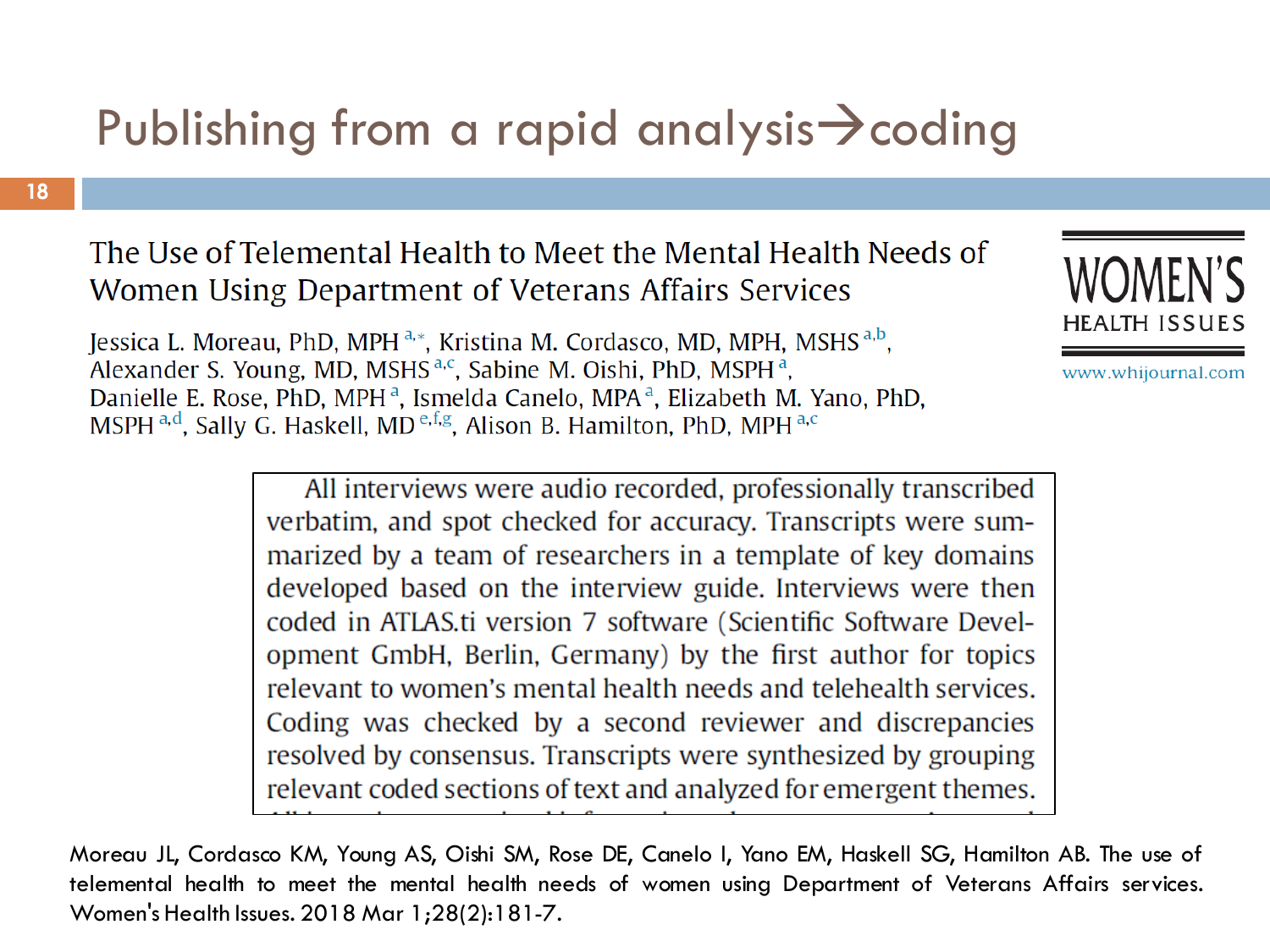### Additional selected papers that cite 2013 cyberseminar

- Abraham TH, Wright P, White P, Booth BM, Cucciare MA. Feasibility and acceptability of shared decision-making to promote alcohol behavior change among women Veterans: Results from focus groups. Journal of Addictive Diseases. 2017 Oct 2;36(4):252-63.
- Barnett M, Brookman-Frazee L, Regan J, Saifan D, Stadnick N, Lau A. How intervention and implementation characteristics relate to community therapists' attitudes toward evidence-based practices: A mixed methods study. Administration and Policy in Mental Health and Mental Health Services Research. 2017 Nov 1;44(6):824-37.
- Gabrielian S, Hamilton AB, Gelberg L, Koosis ER, Johnson A, Young AS. Identifying social skills that support housing attainment and retention among homeless persons with serious mental illness. Psychiatric Services. 2019 May 1;70(5):374-80.
- Iverson KM, Adjognon O, Grillo AR, Dichter ME, Gutner CA, Hamilton AB, Stirman SW, Gerber MR. Intimate partner violence scree ning programs in the Veterans Health Administration: informing scale-up of successful practices. Journal of general internal medicine. 2019 Nov 1;34(11):2435-42.
- Lehavot K, Litz B, Millard SP, Hamilton AB, Sadler A, Simpson T. Study adaptation, design, and methods of a web-based PTSD intervention for women Veterans. Contemporary clinical trials. 2017 Feb 1;53:68-79.
- McHugh M, Brown T, Liss DT, Walunas TL, Persell SD. Practice facilitators' and leaders' perspectives on a facilitated quality improvement program. The Annals of Family Medicine. 2018 Apr 1;16(Suppl 1):S65-71.
- Olmos-Ochoa TT, Bharath P, Ganz DA, Noël PH, Chawla N, Barnard JM, Rose DE, Stockdale SE, Simon A, Finley EP. Staff Perspectives on Primary Care Teams as De Facto "Hubs" for Care Coordination in VA: a Qualitative Study.Journal of general internal medicine. 2019 May 15;34(1):82-9.
- Palinkas LA, Mendon SJ, Hamilton AB. Innovations in mixed methods evaluations. Annual review of public health. 2019 Apr 1;40:423-42.
- Purcell N, Burkman K, Keyser J, Fucella P, Maguen S. Healing from moral injury: A qualitative evaluation of the impact of killing treatment for combat veterans. Journal of Aggression, Maltreatment & Trauma. 2018 Jul 3;27(6):645-73.
- Purcell N, Zamora K, Tighe J, Li Y, Douraghi M, Seal K. The integrated pain team: A mixed-methods evaluation of the impact of an embedded interdisciplinary pain care intervention on primary care team satisfaction, confidence, and perceptions of care effectiveness. Pain Medicine. 2018 Sep 1;19(9):1748-63.

#### *\*Not an exhaustive list*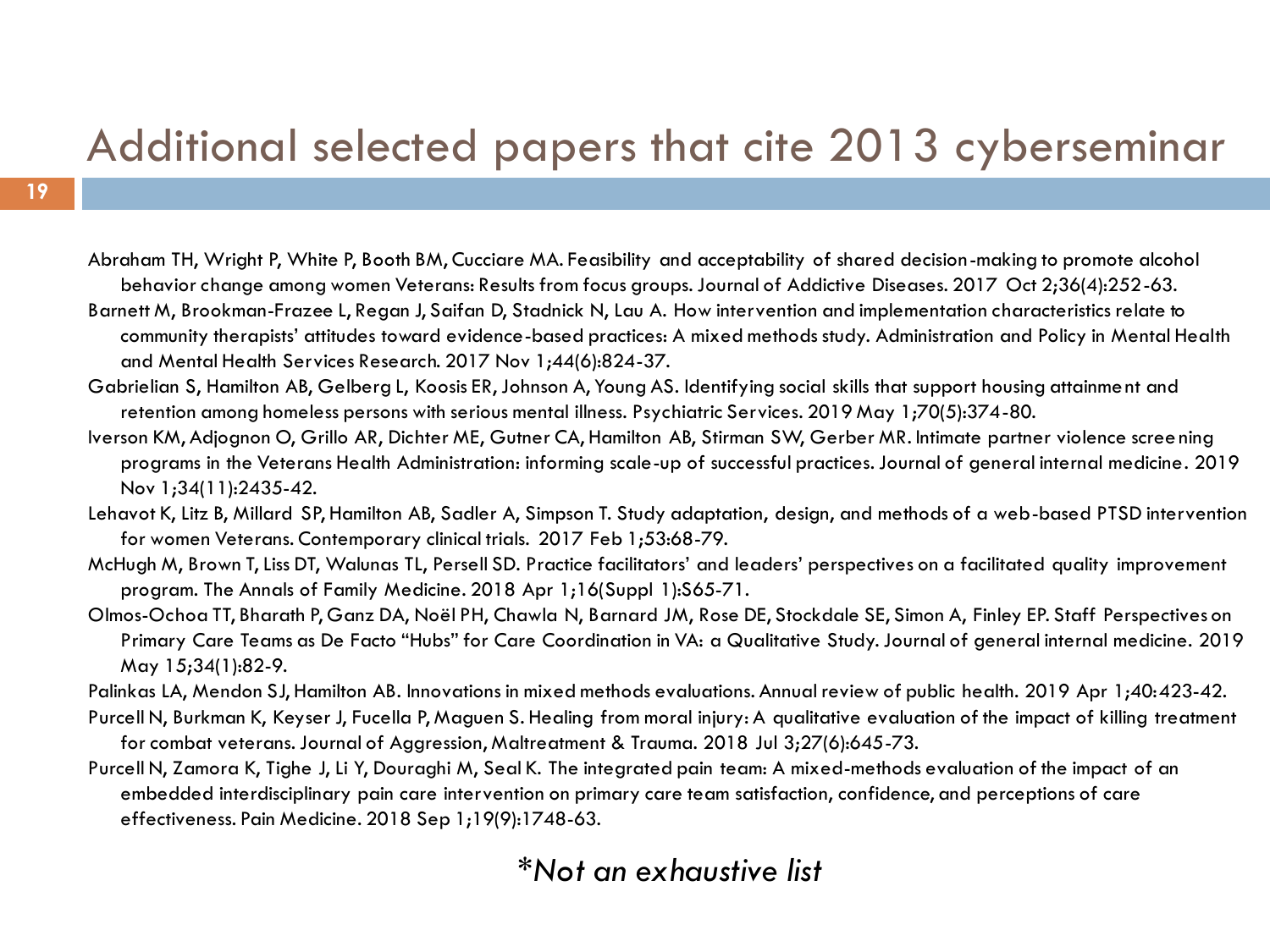# Limitations

- • Not well-suited for unstructured qualitative data
	- Experiential, phenomenological data
- • Better suited to transcribed data
	- But alternatives are being developed and published (see Abraham et al., 2020)
- • Better accomplished by embedded researchers with working knowledge of contexts and topics (see Taylor et al., 2018)
- • By design, lacks detail and nuance (instead, points the user to where the detail can be found)
- • Completion of summaries variable across team members (importance of norming and spot-checking)
	- Volume/style
	- Paraphrasing
	- **Interpretation**
- Not sufficient analytically for some journal/reviewer expectations
- $\bm{\cdot}$  Risk/danger of using rapid as a substitute for rich engagement with the data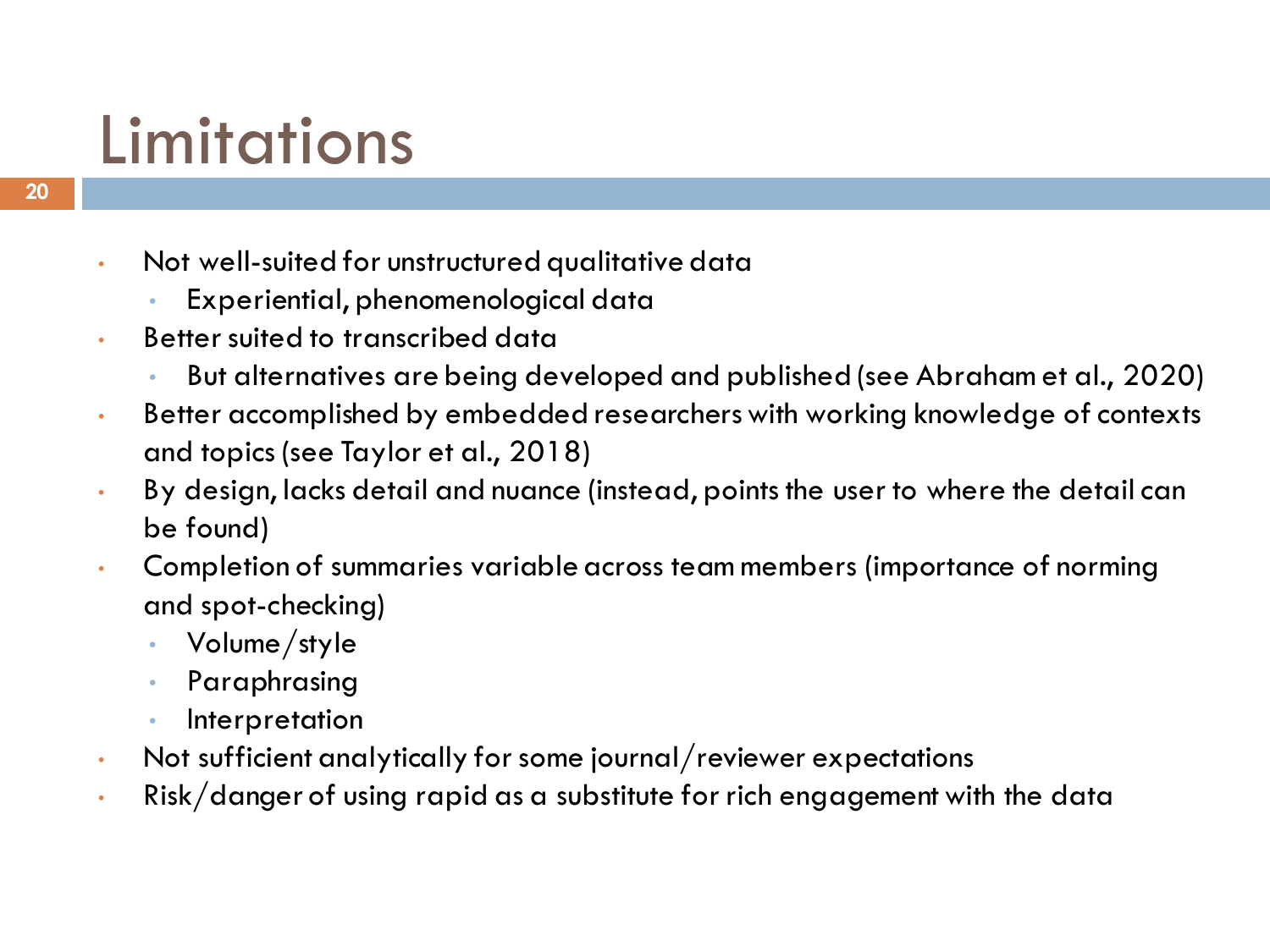### Return to the fundamentals:

What is "good" qualitative research?

Cohen and Crabtree (2008)

- **1. carrying out ethical research**
- 
- **3. clarity and coherence of the research report 2. importance of the research fundamental**
- **4. use of appropriate and rigorous methods**
- 5. importance of reflexivity or attending to researcher bias
- 6. importance of establishing validity or credibility
- $\bar{z}$  importance of verification or reliability

 Cohen, D. J., & Crabtree, B. F. (2008). Evaluative criteria for qualitative research in health care: Controversiesand recommendations. The Annals of Family Medicine, 6, 331–339.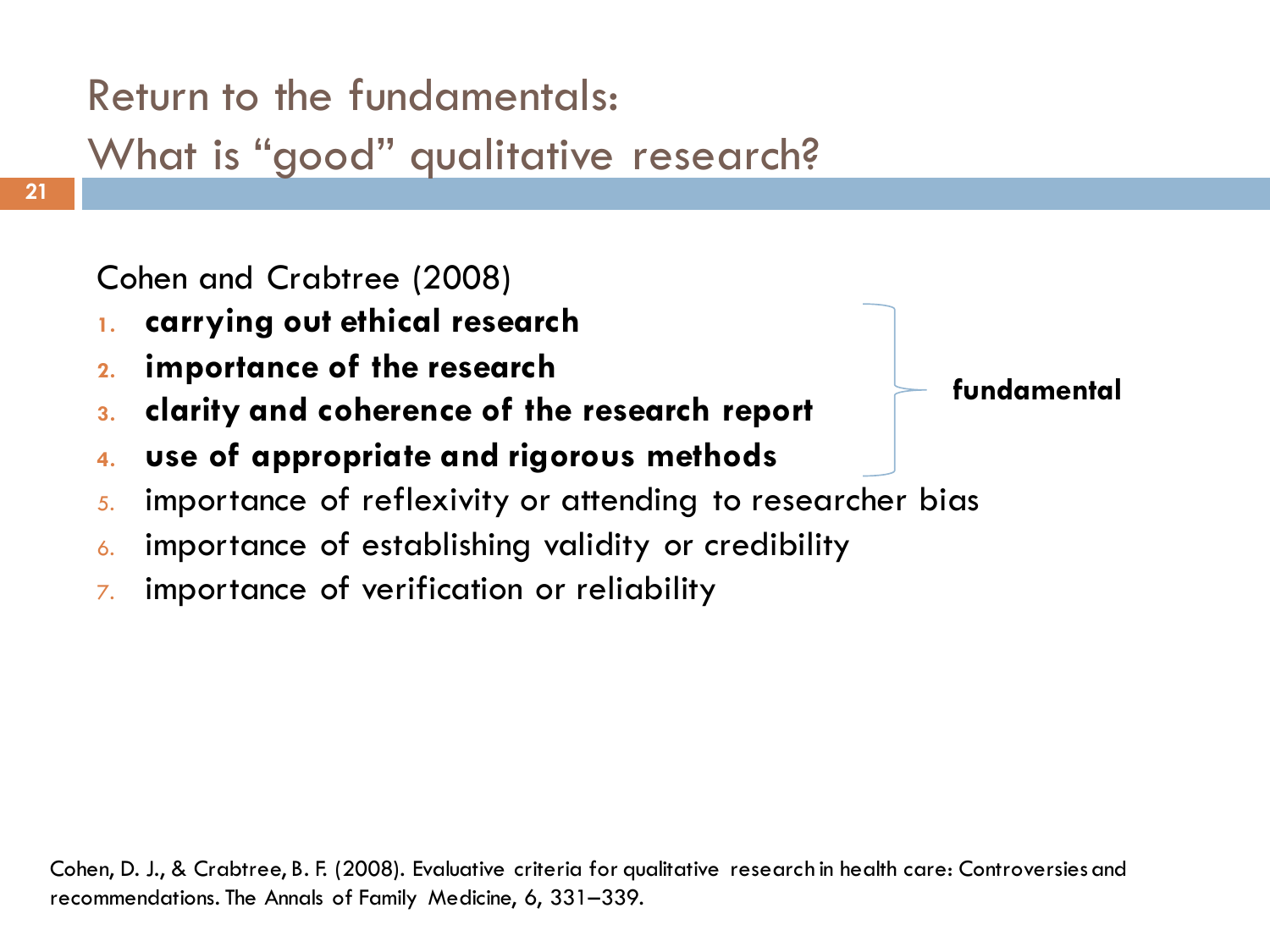### Return to the fundamentals:

What is "good" qualitative research?

### Tracy (2010):

- 1. worthy topic
- 2. rich rigor
- 3. sincerity
- 4. credibility
- 5. resonance
- 6. significant contribution
- 7. ethics
- 8. meaningful coherence

 What is "rich rigor"? The study uses sufficient, abundant, appropriate, and complex:

- Theoretical constructs
- Data and time in the field
- Sample(s)
- Context(s)
- • Data collection and analysis processes

 Tracy, S.J. (2010). Qualitative quality: Eight "big-tent" criteria for excellent qualitative research. Qualitative Inquiry, 16, 837–851.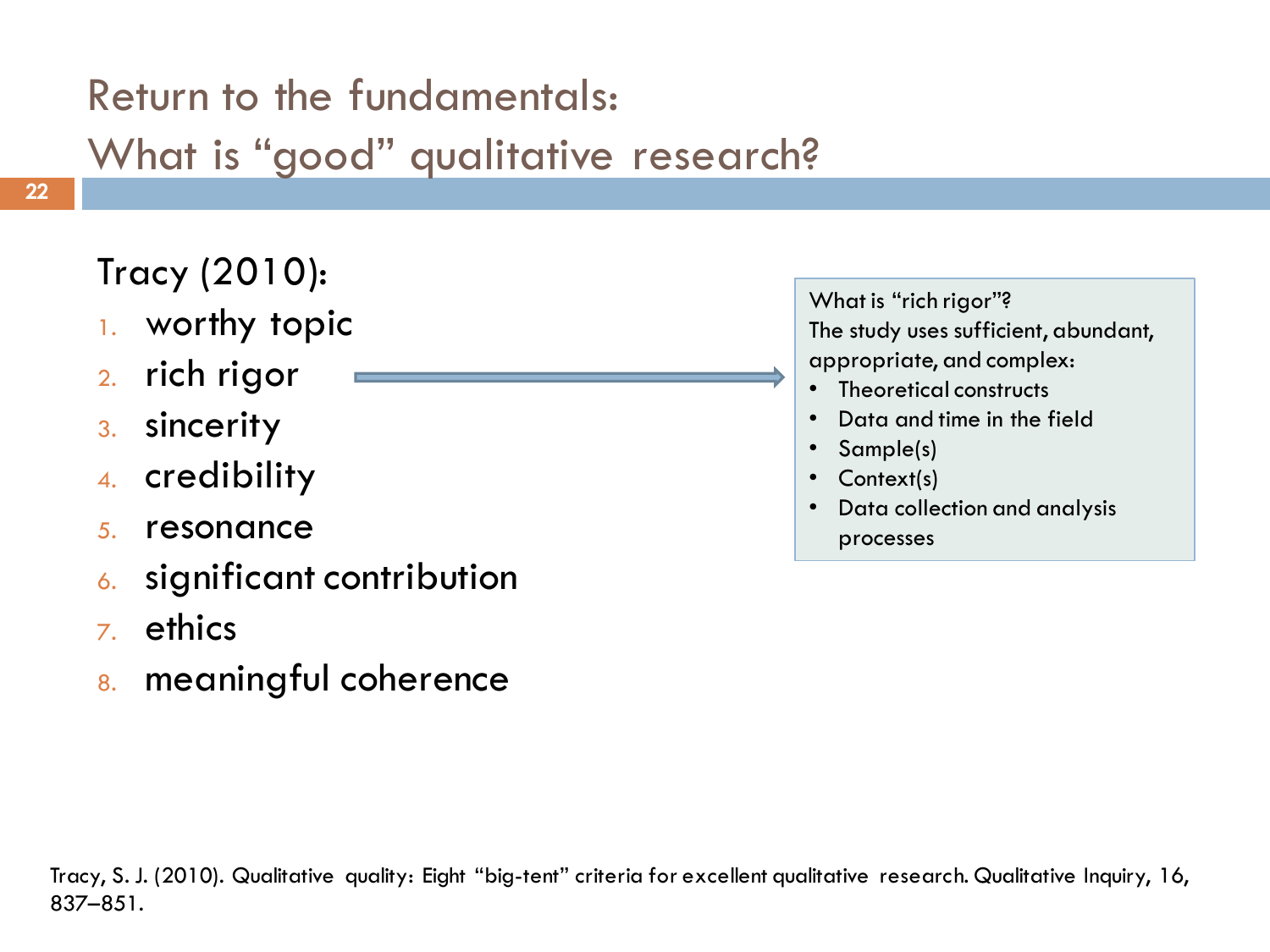#### Pause: wait, so how do I achieve rigor?

**23**

 Constructive procedures (during—not after—data collection; Morse et al., 2002):

- • methodological coherence: congruence between the research question and the components of the method
- sampling sufficiency
- iterative work between sampling, data collection and analysis
- thinking theoretically
- Theory development
- ➢ *All of these procedures are relevant and important to and achievable in rapid turn-around qualitative research!*

 Morse, J. M., Barrett, M., Mayan, M., Olson, K., & Spiers, J. (2002). Verification strategies for establishing reliability and validity in qualitative research. International Journal of Qualitative Methods, 1(2), 13-22.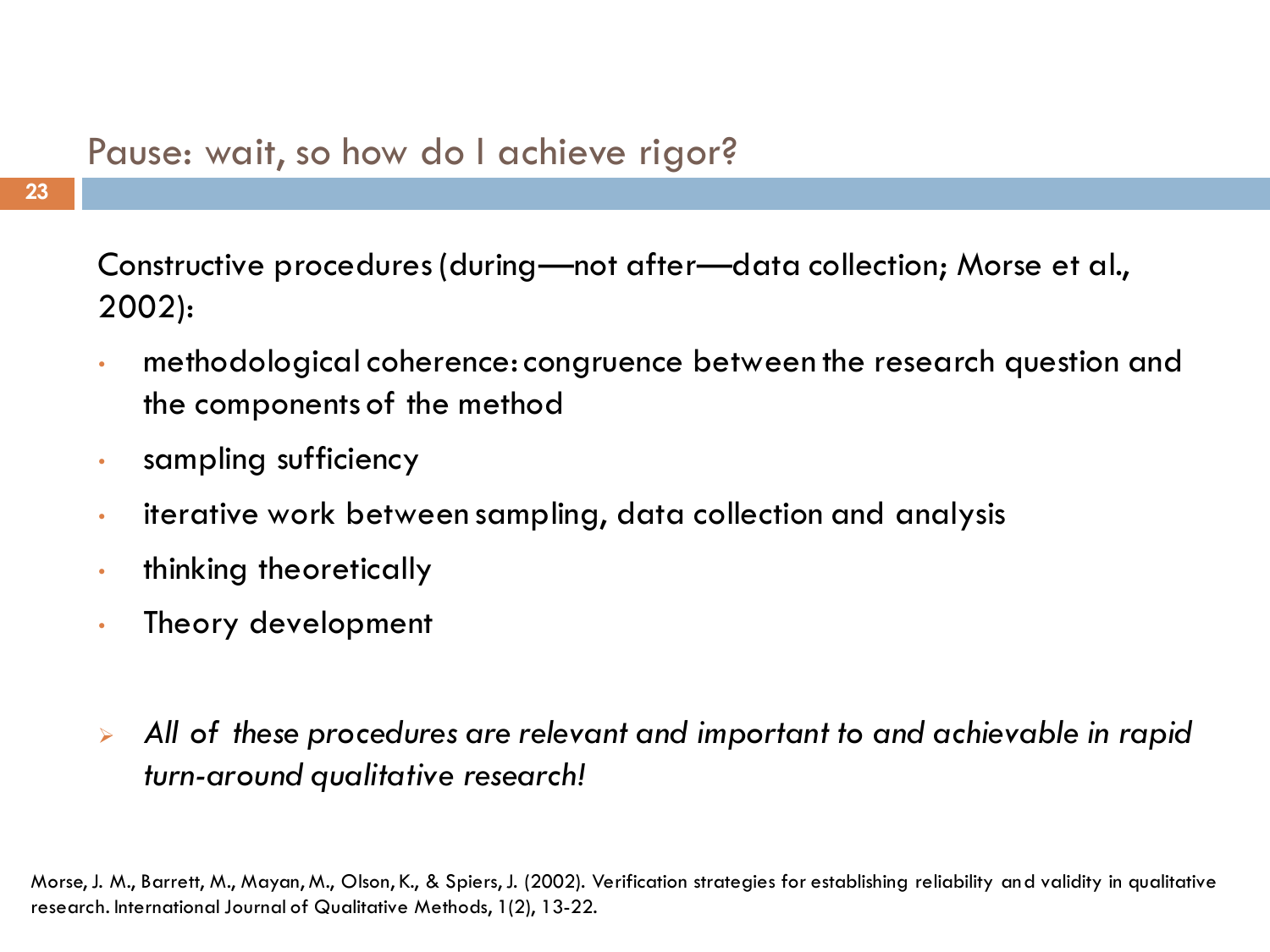# Poll Question #2

Which topic would you like for a follow-up cyberseminar?

- Other qualitative analytic approaches (e.g., involving coding,  $\Box$ memoing)
- Writing and publishing qualitative papers using a rapid  $\Box$ analysis approach
- $\Box$ Engaging operations partners in qualitative results
- $\Box$ Using qualitative findings to inform quantitative methods (e.g., survey development)
- Achieving rigor in qualitative health services and  $\Box$ implementation research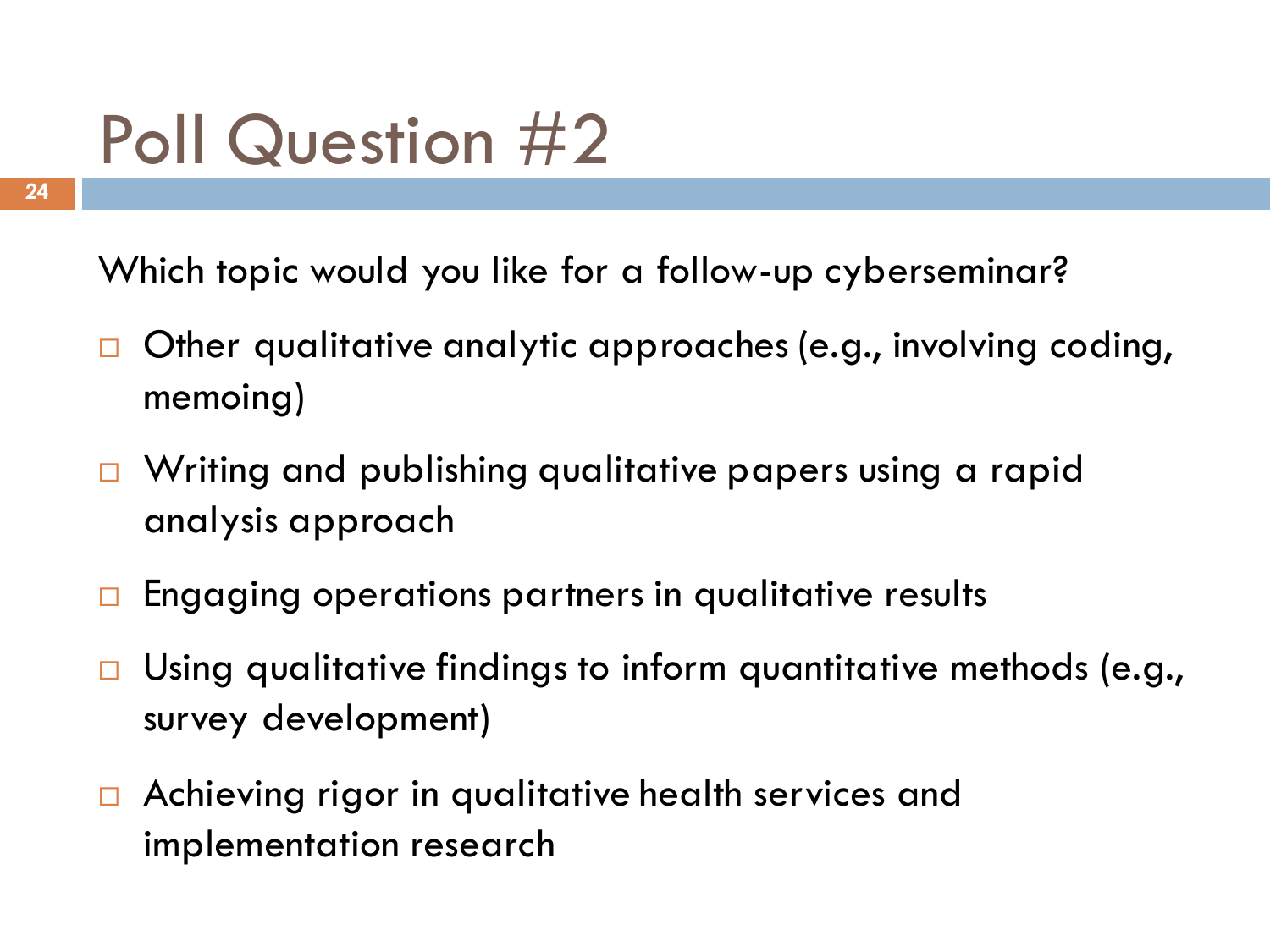# Acknowledgments

- $\Box$ Dr. Ray Maietta and the ResearchTalk team
- CSHIIP, Dr. Jessica Moreau, and the Qualitative Methods  $\Box$ Group
- Participants in past courses and trainings  $\Box$
- EMPOWER QUERI team (QUE 15-272)  $\Box$
- Women's Health Research Network (SDR 10-012)  $\Box$
- Healing Our Hearts, Minds, & Bodies (U01HL142109)  $\Box$
- CHIPTS (P30MH058107) & NIDA Clinical Trials Network: The Big South/West Node (UG1DA020024)  $\Box$